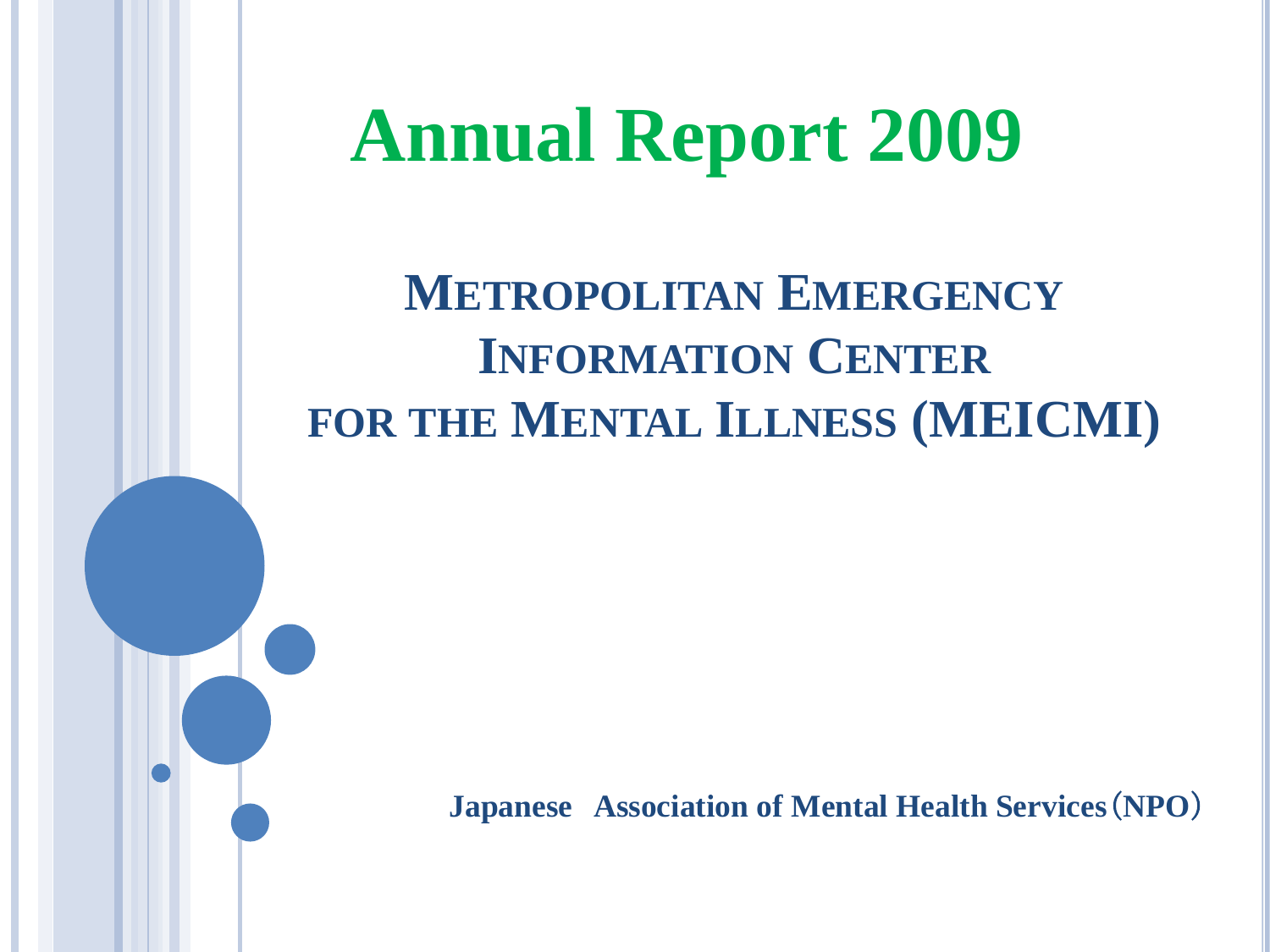#### THE RESULTS OF 2009

|                                      | 4   | 5               | $6\phantom{1}$  | 7   | 8   | 9   | 10             | 11  | 12              |      | $\overline{2}$ | 3    | Total |
|--------------------------------------|-----|-----------------|-----------------|-----|-----|-----|----------------|-----|-----------------|------|----------------|------|-------|
| Number of<br>the phone<br>calls      | 886 | 1105            | 1072            | 993 | 914 | 990 | 955            | 916 | 986             | 1040 | 901            | 1060 | 11818 |
| Primary<br>emergent                  | ┑   | 14 <sub>1</sub> | 6 <sub>l</sub>  | ⇁   | 9   | 4   | 6 <sup>1</sup> |     | 13 <sub>1</sub> | 15   | 4              | 7    | 93    |
| Secondary<br>emergent                | 21  | 38              | 30 <sup>1</sup> | 21  | 29  | 28  | 32             | 23  | 32              | 41   | 21             | 35   | 351   |
| Psycho<br>somatically<br>complicated | ┑   | $6\phantom{1}$  | 12              | 8   | 6   | 10  |                | 7   | 8               | 10   |                | ┑    | 95    |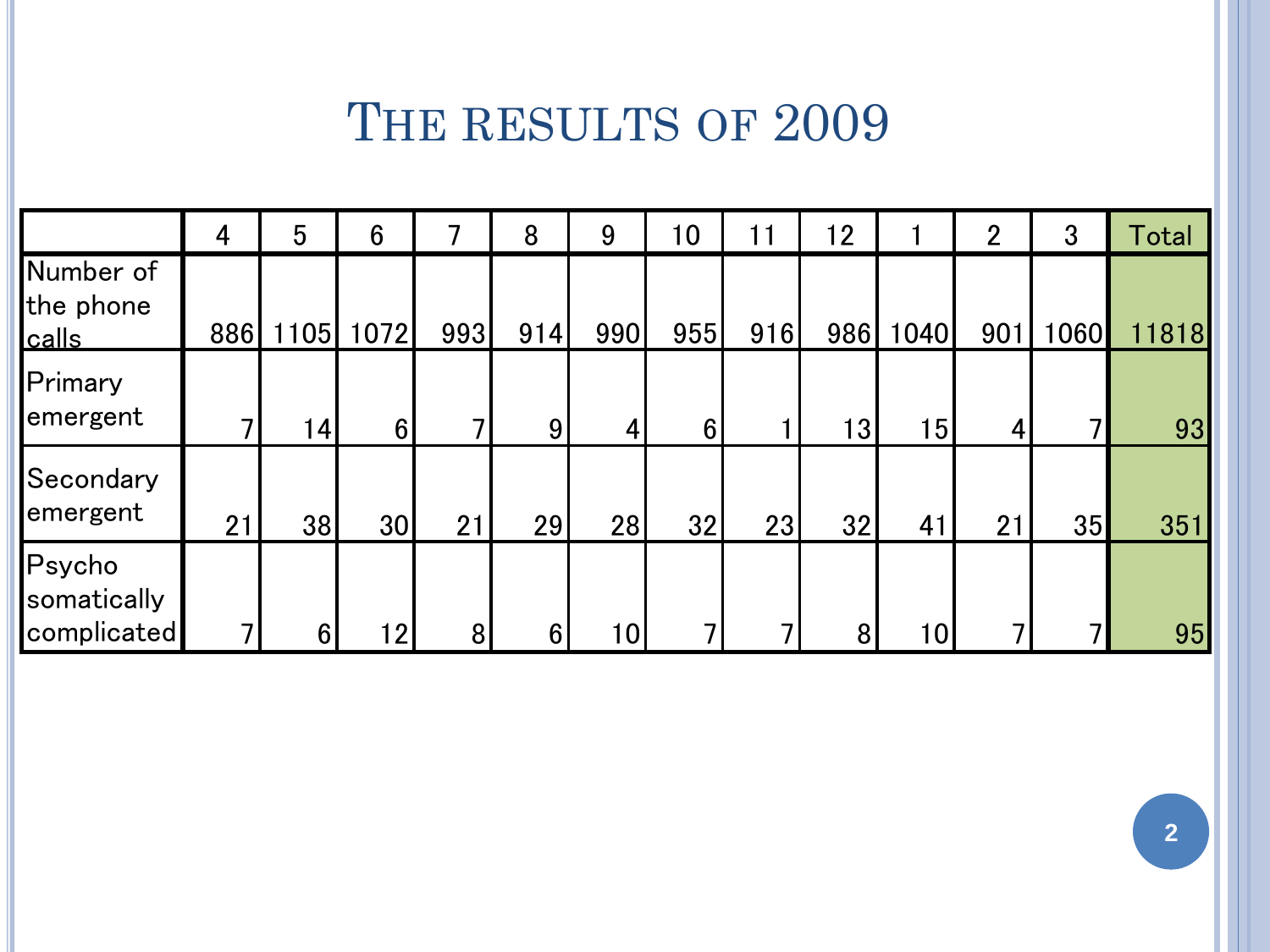#### NUMERICAL CHANGE IN PHONE CALLS

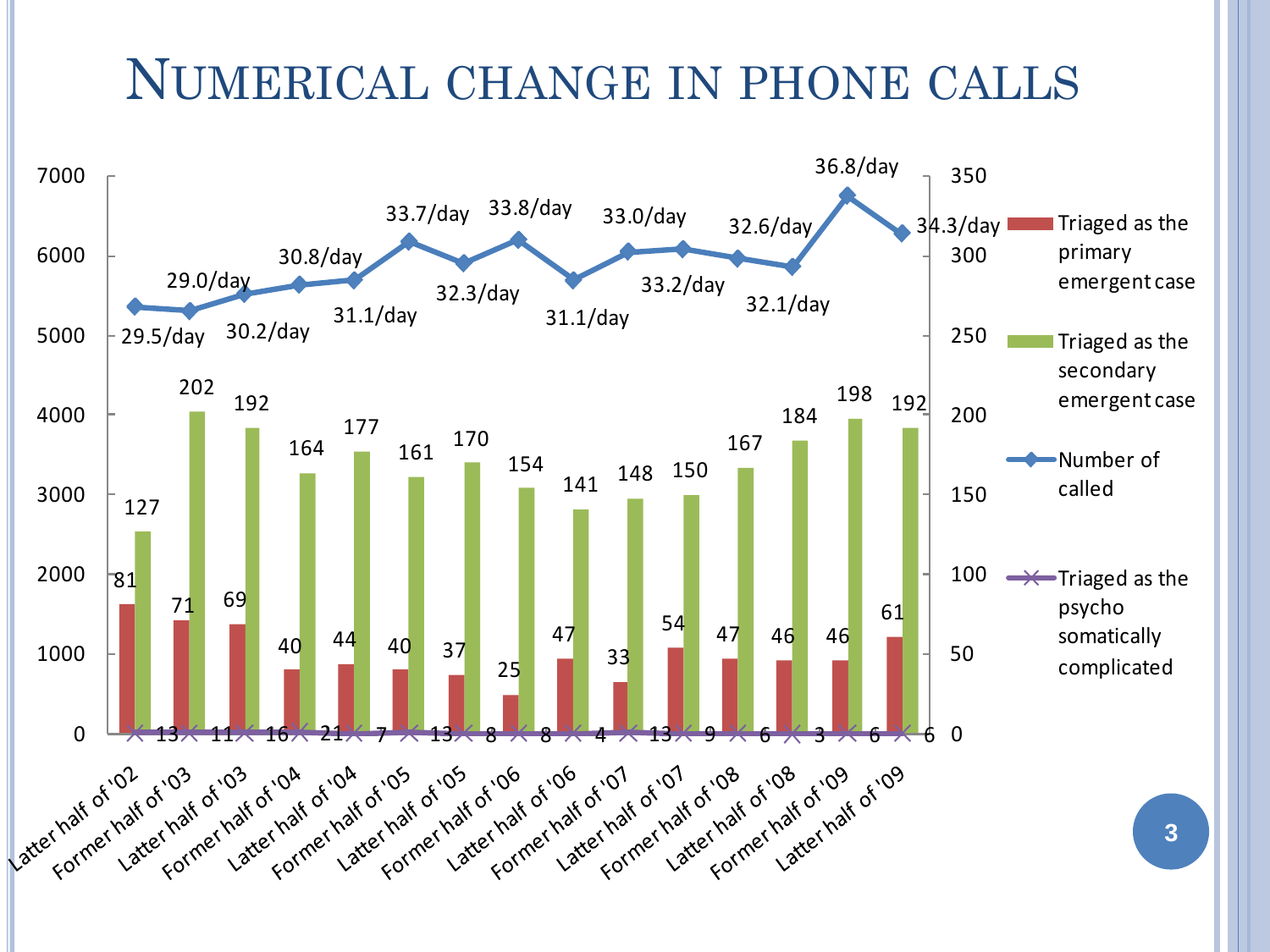# CHANGE IN THE CALLS

ACCORDING TO TIME



number / hour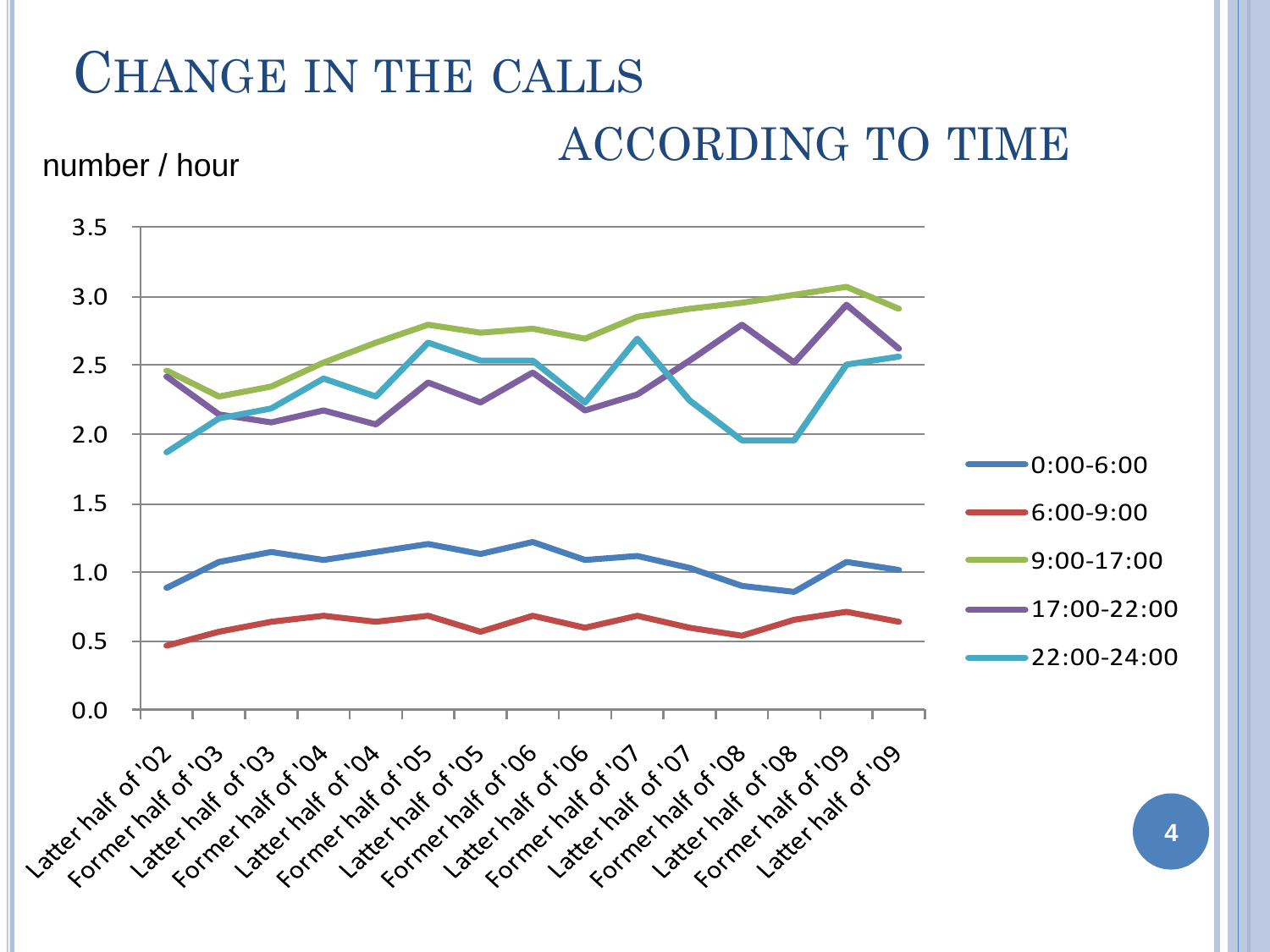#### CHANGE IN MALE / FEMALE RATIO

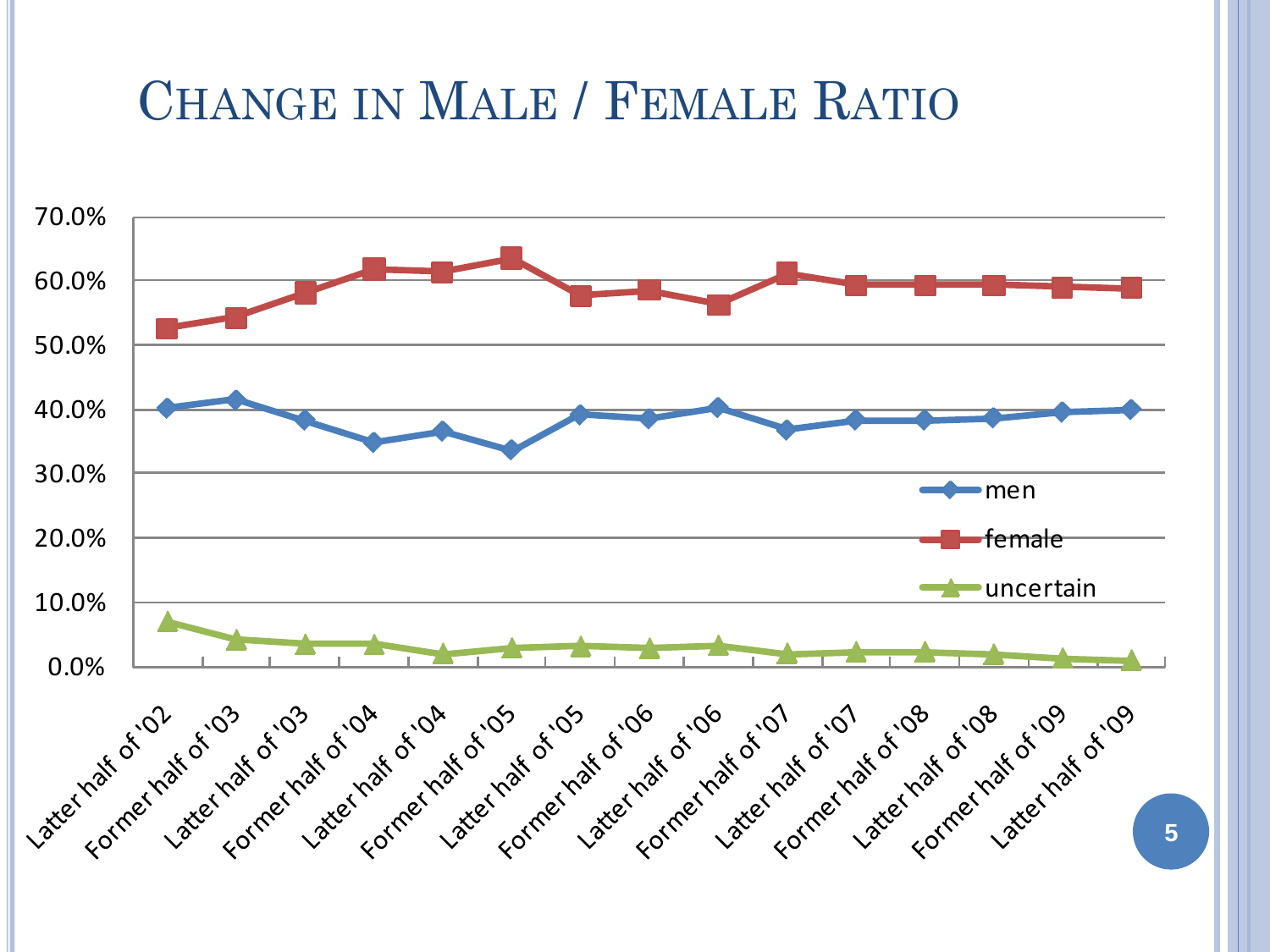### DISTRIBUTION OF AGE

#### OF THE PATIENTS

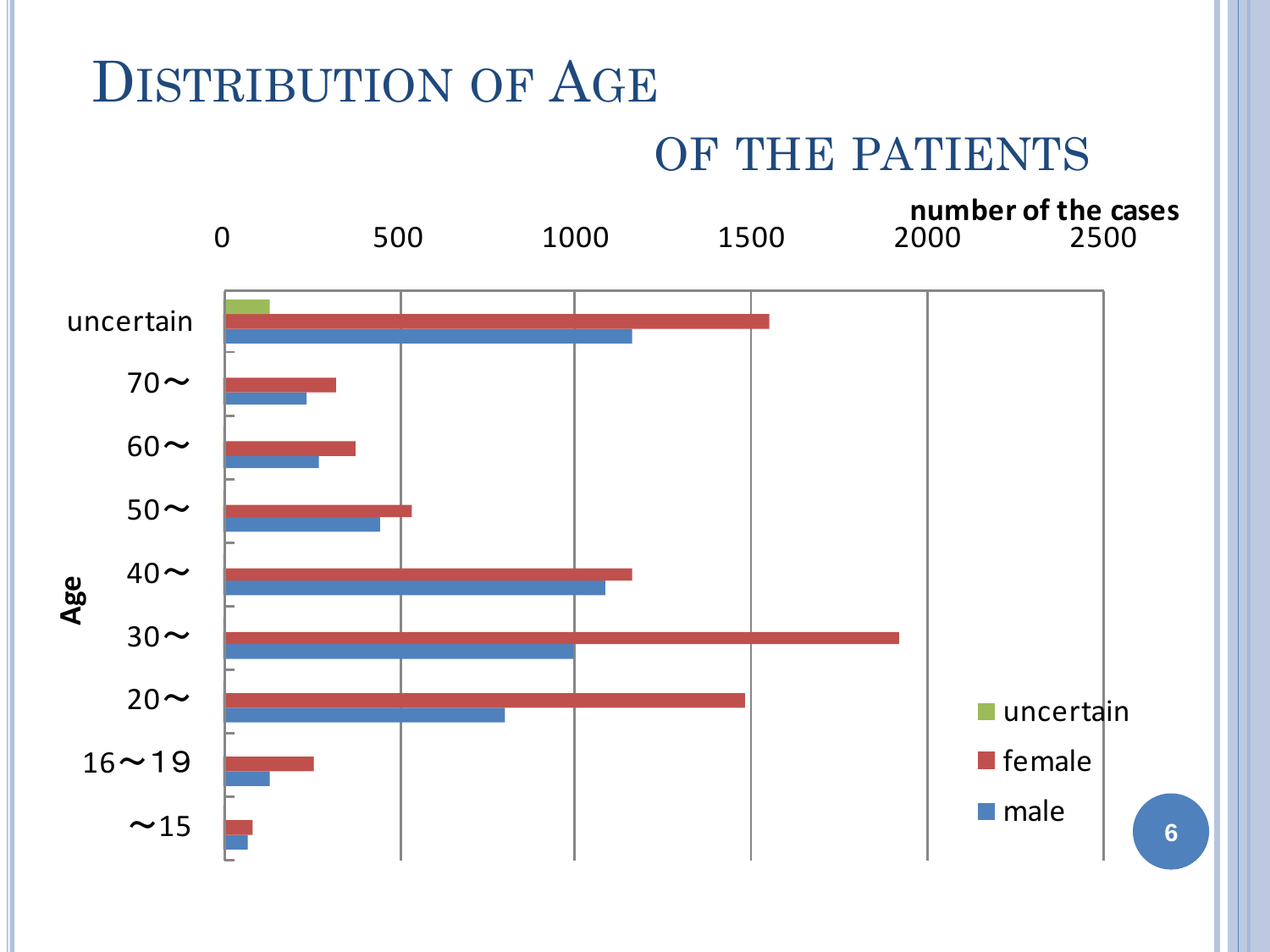# WHO MADE THE EMERGENCY CALL



# TO MEICMI ?

- He/She by him/herself
- $\blacksquare$  Family member who lives with the patient
- $\blacksquare$  Family member who does not live with the patient
- Family member uncertain about living with him/her
- Other acquaintance
- **Police**
- **Emergency staff of the Fire Department**
- **Psychiatric institution (public)**
- **Psychiatric institution (private)**
- **Physical institution (general hospital & clinic)**
- Other public institution
- **Rehabilitation facilities**
- $\blacksquare$  Institution for the welfare of the aged people
- **Others**
- **Uncertain**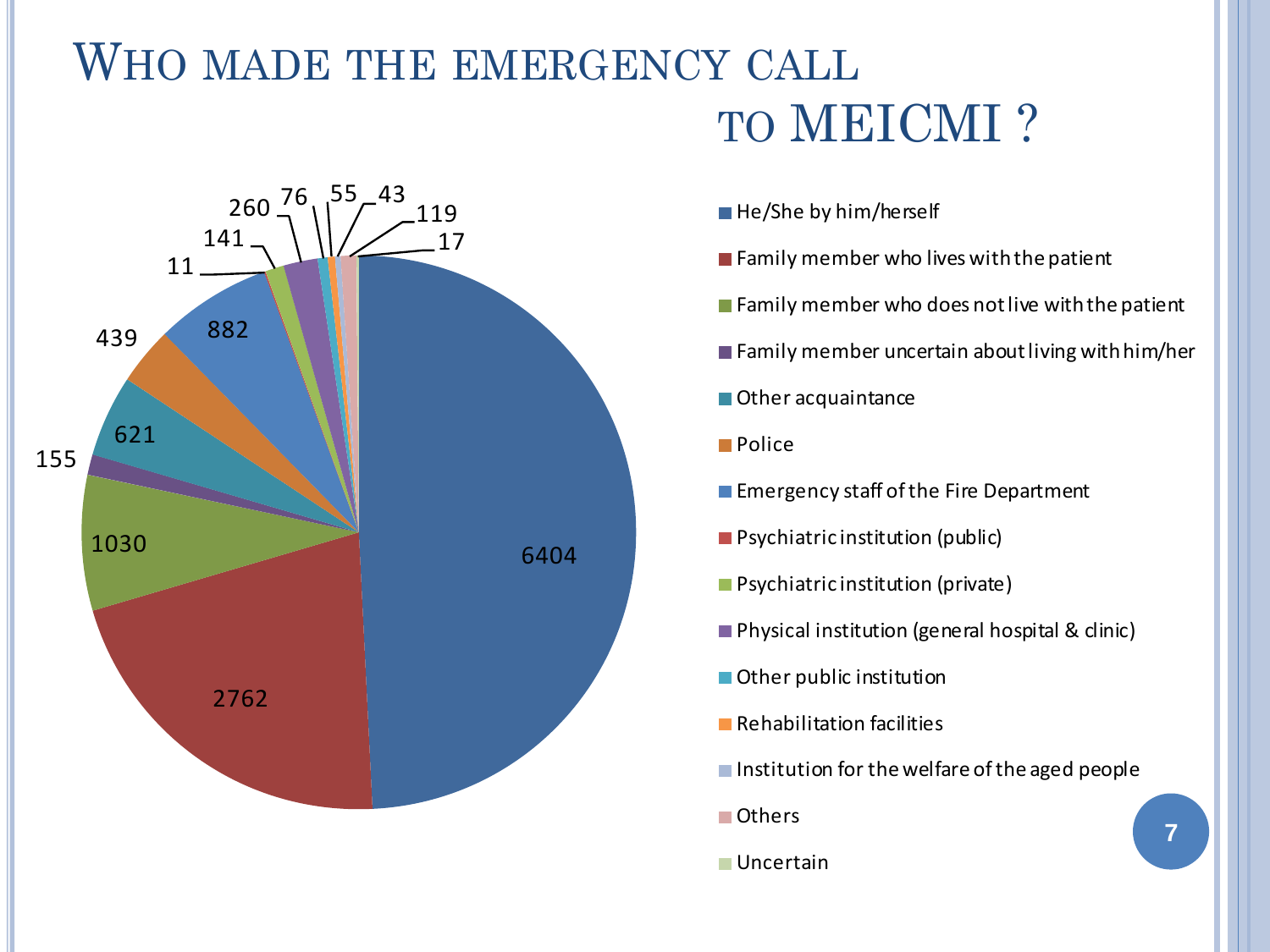#### WHERE IS THE PATIENT?



- **in his/her own house**
- in his/her acquaintance house
- on the street
- At the police station
- $\blacksquare$  In the ambulance car
- **Admitted to the physical hospital**
- Admitted to the mental hospital
- $\blacksquare$  Out-patient of the physical hospital or clinic
- **Out-patient of the mental hospital or clinic**
- **Others**
- **Uncertain**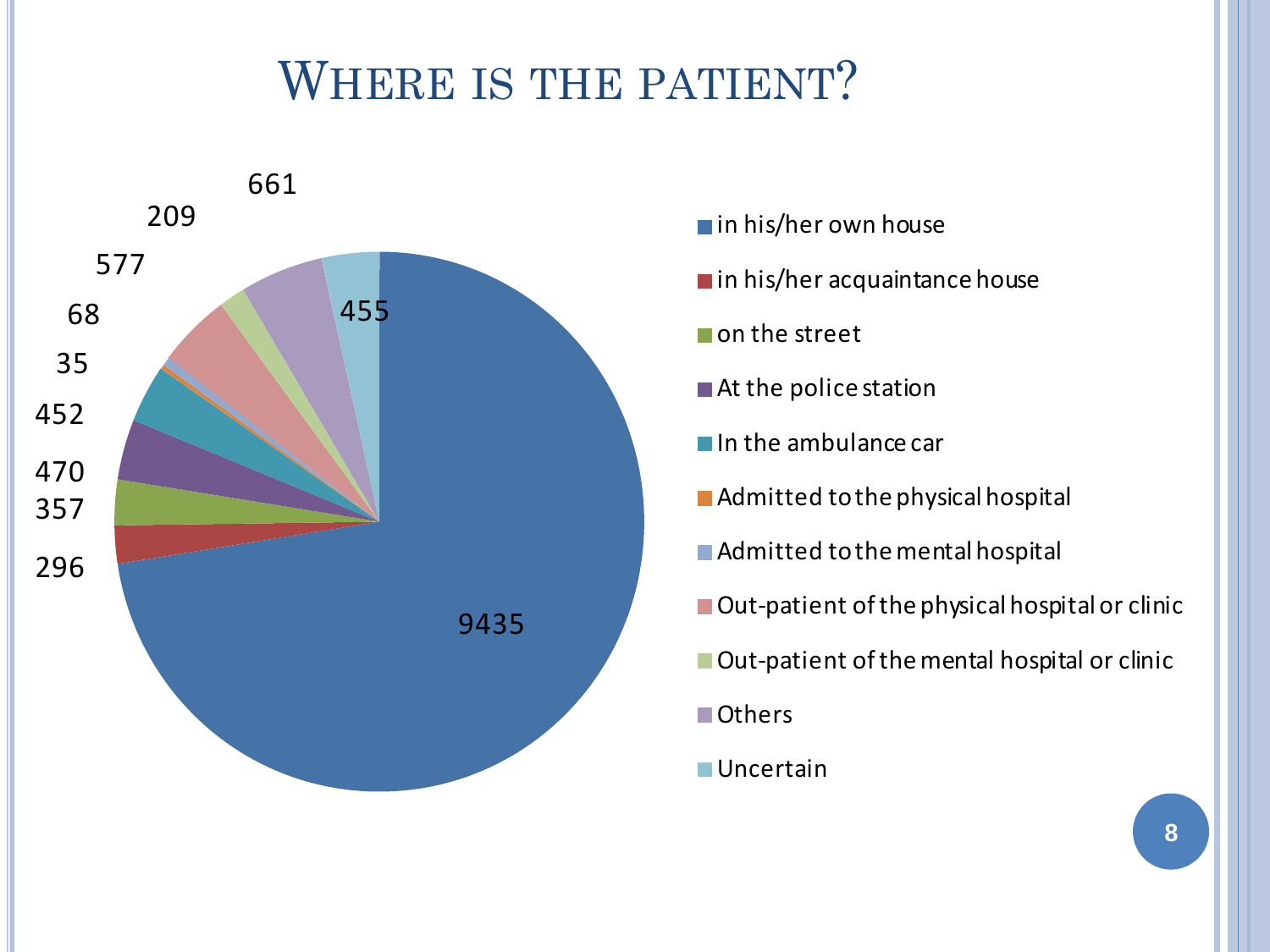#### HISTORY OF TREATMENT (OUT-PATIENT) FOR MENTAL ILLNESS



- 6% **being a out-patient of mental** clinic
	- being a out-patient of psychiatric hospital
	- **having been out-patients but** not being out-patient now
	- having no history of treatment

**L**uncertain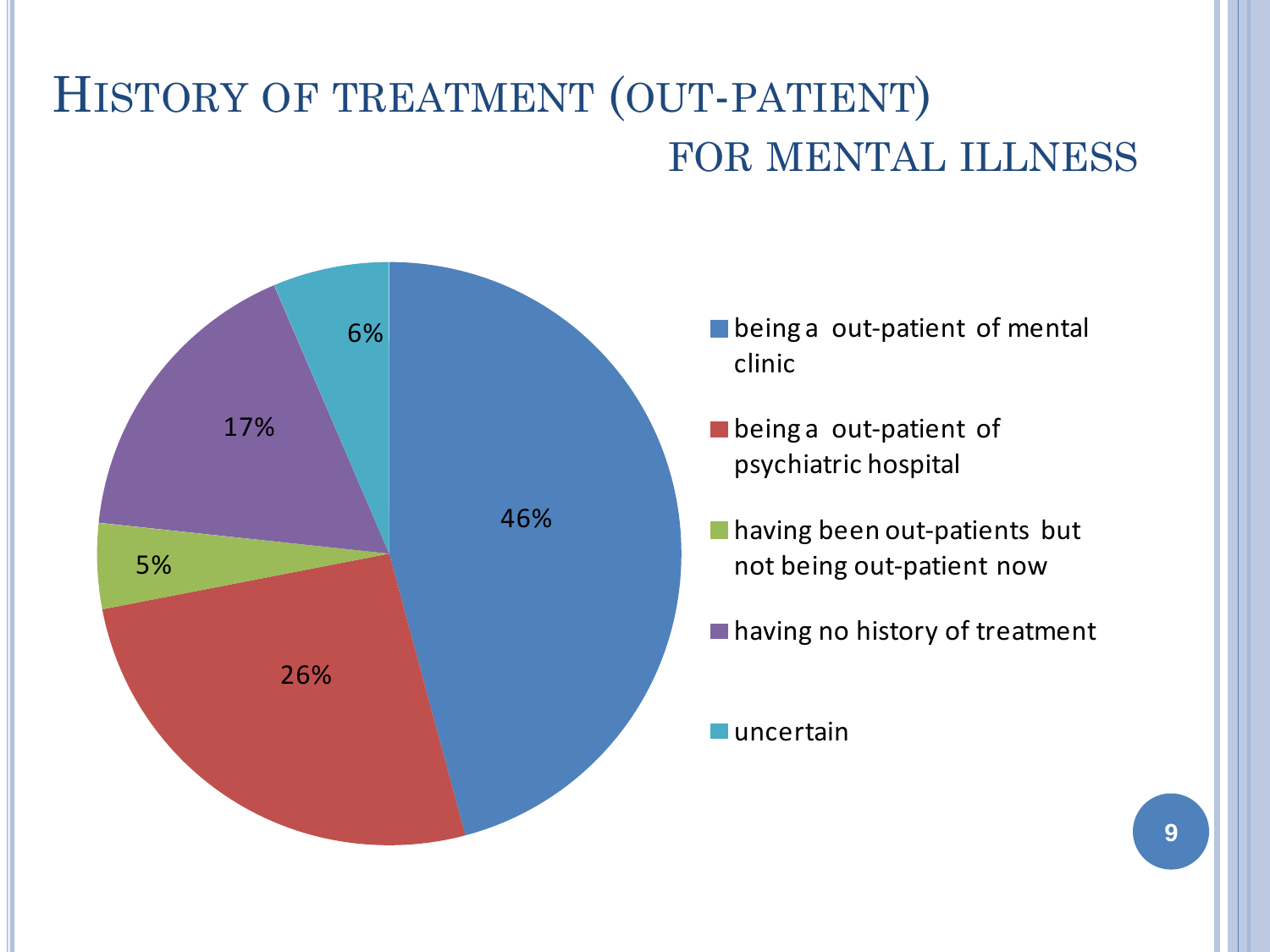# MAJOR REASON FOR PHONE CALL TO MEICMI



- Request to get consultation
- Request to introduce medical facilities
- **Disorder of consciousness**
- **Epileptic seizure**
- Violence
- Attempted suicide / desire to suicide
- Paranoid-hallucinatory state/strange behavior
- **Excitement/distraction**
- **Anxiety and depression**
- Eating disorder / sleeping disorder
- Running out of medicine
- Side effect of medicine
- Others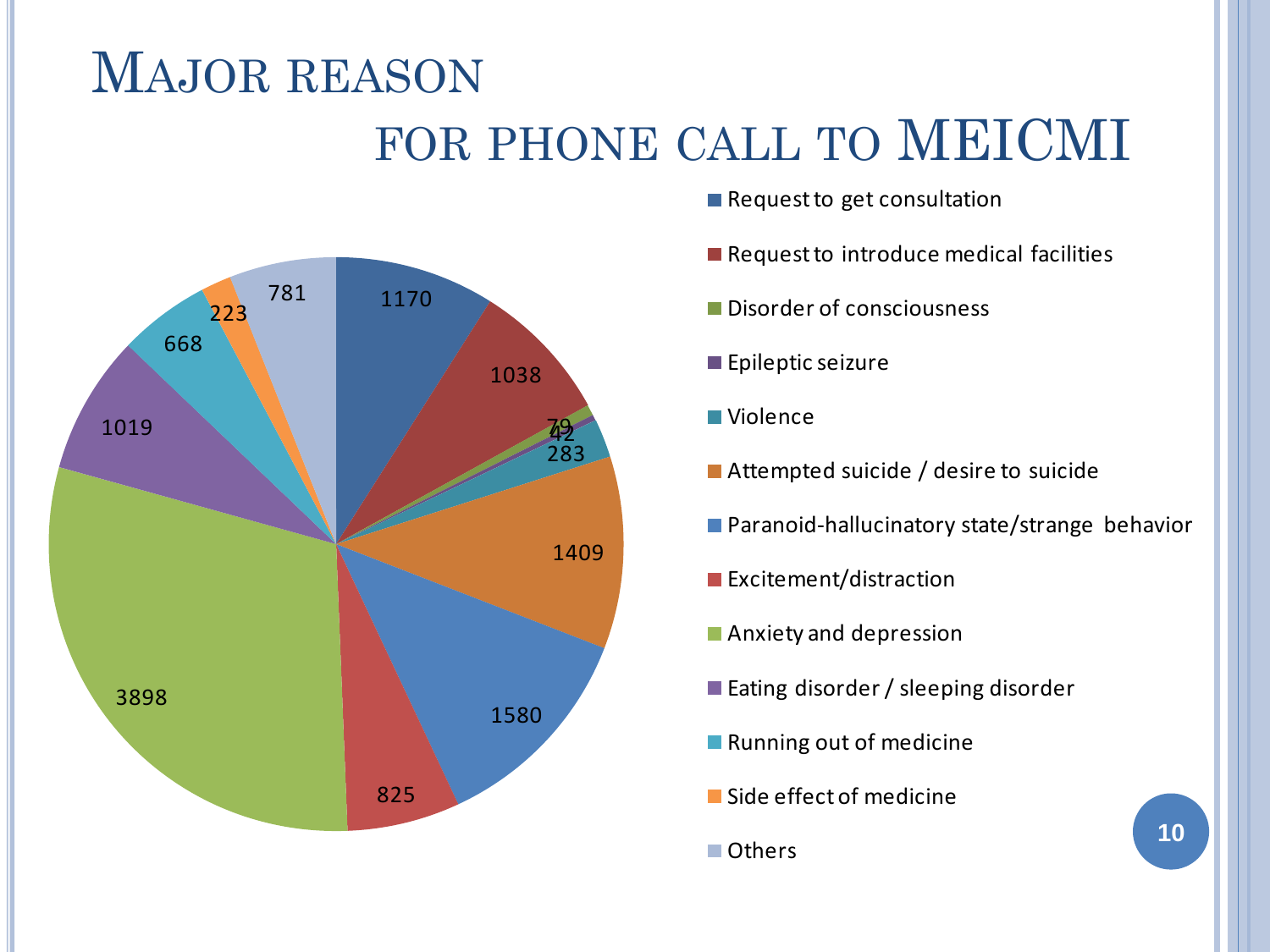# CHANGE IN MAJOR REASON FOR PHONE CALL TO MEICMI

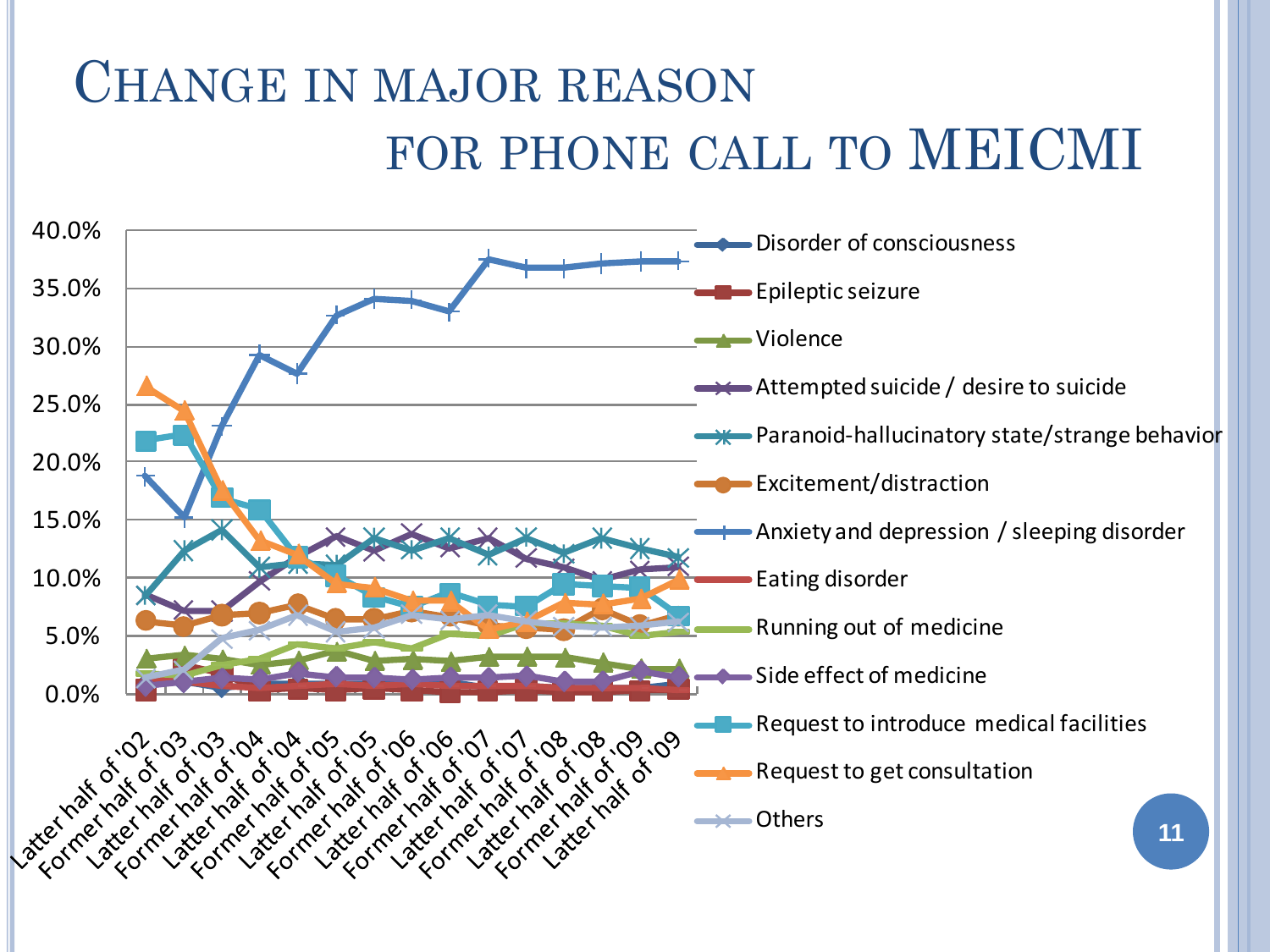## WHAT MEICMI DID FOR THE EMERGENCY PHONE CALLS



- 12 **Listening and giving some advice** 
	- $\blacksquare$  Introduction of medical facilities
	- Introduction of counseling facilities
	- Advice to call police
	- Advice to call fire department
	- Advice by the triage-doctor
	- $\blacksquare$  Triaged as the primary emergent case
	- **Triaged as the secondary emergent case**

**12**

 $\blacksquare$  Triaged as the psycho somatically complicated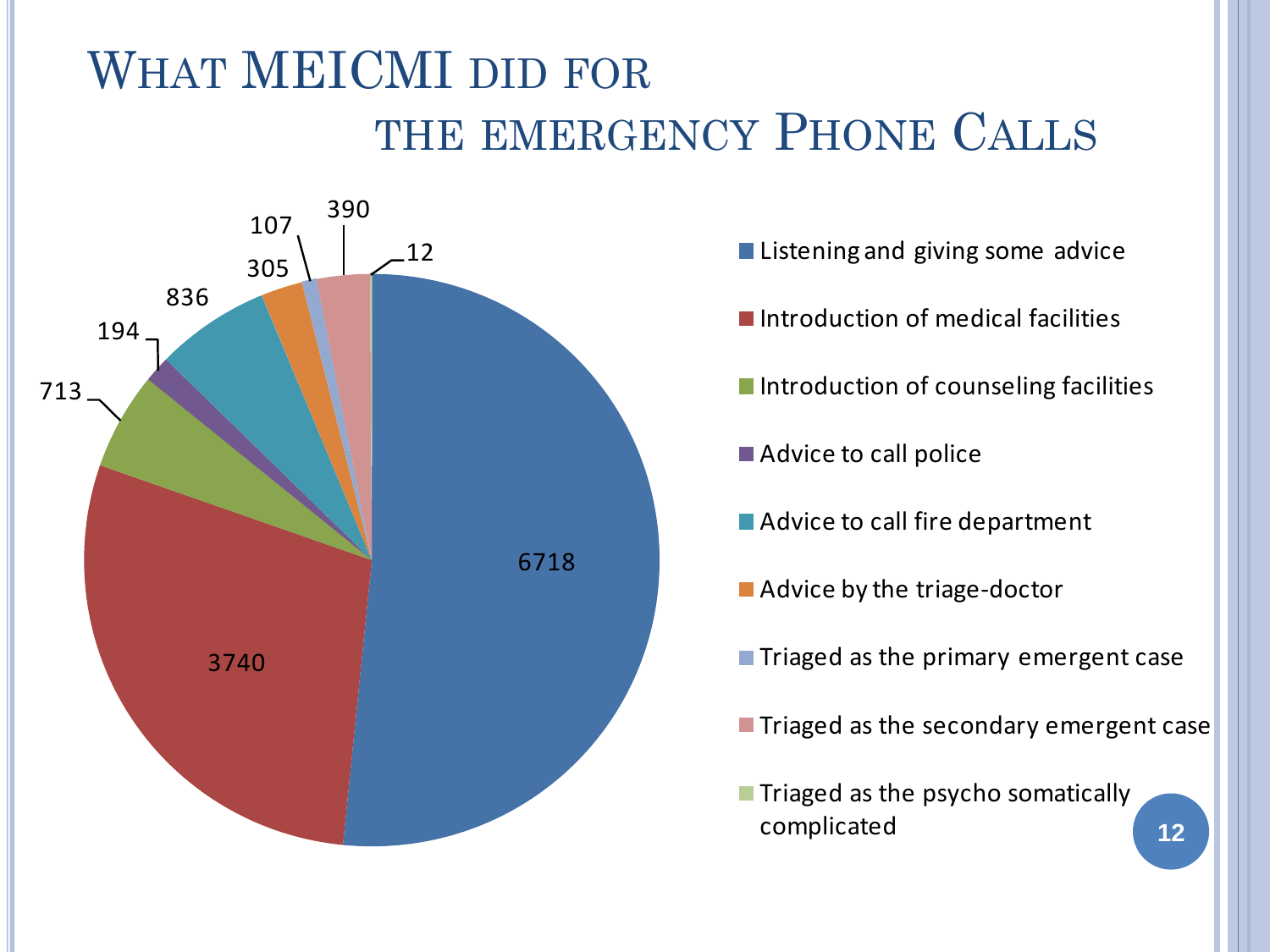# CHANGE IN WHAT MEICMI DID FOR THE EMERGENCY PHONE CALLS

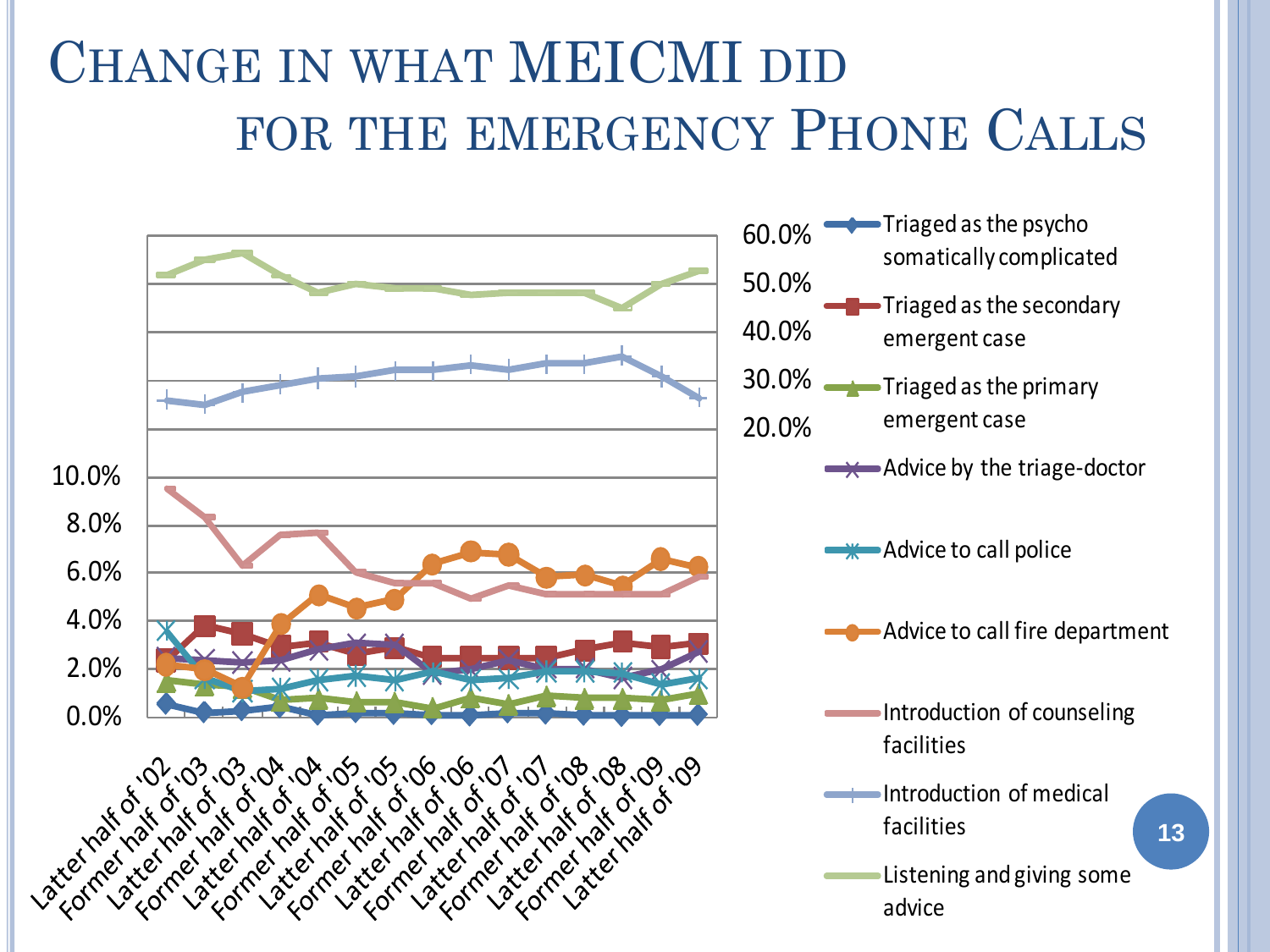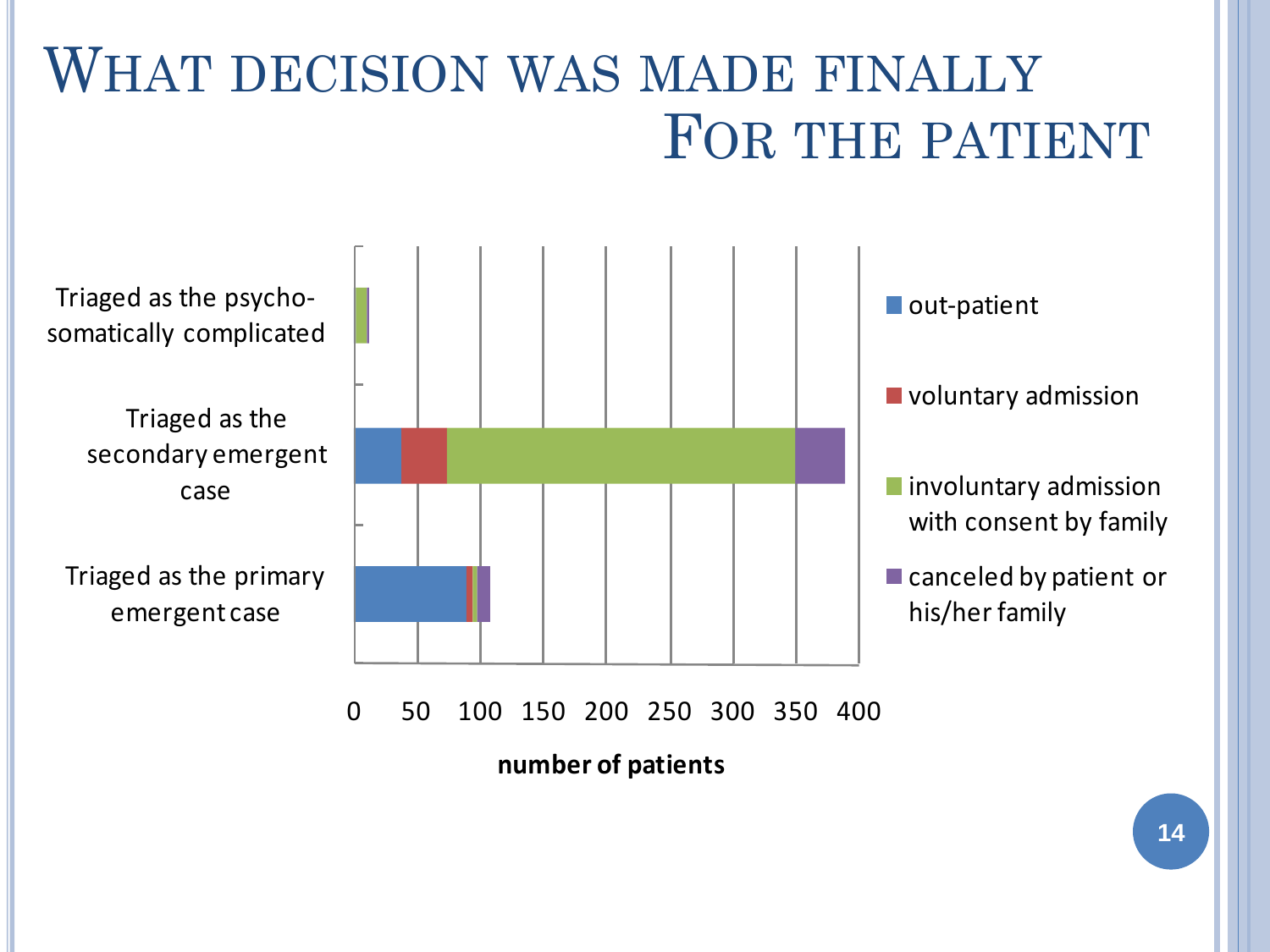# DISTRIBUTION OF DIAGNOSES

#### OF PATIENTS

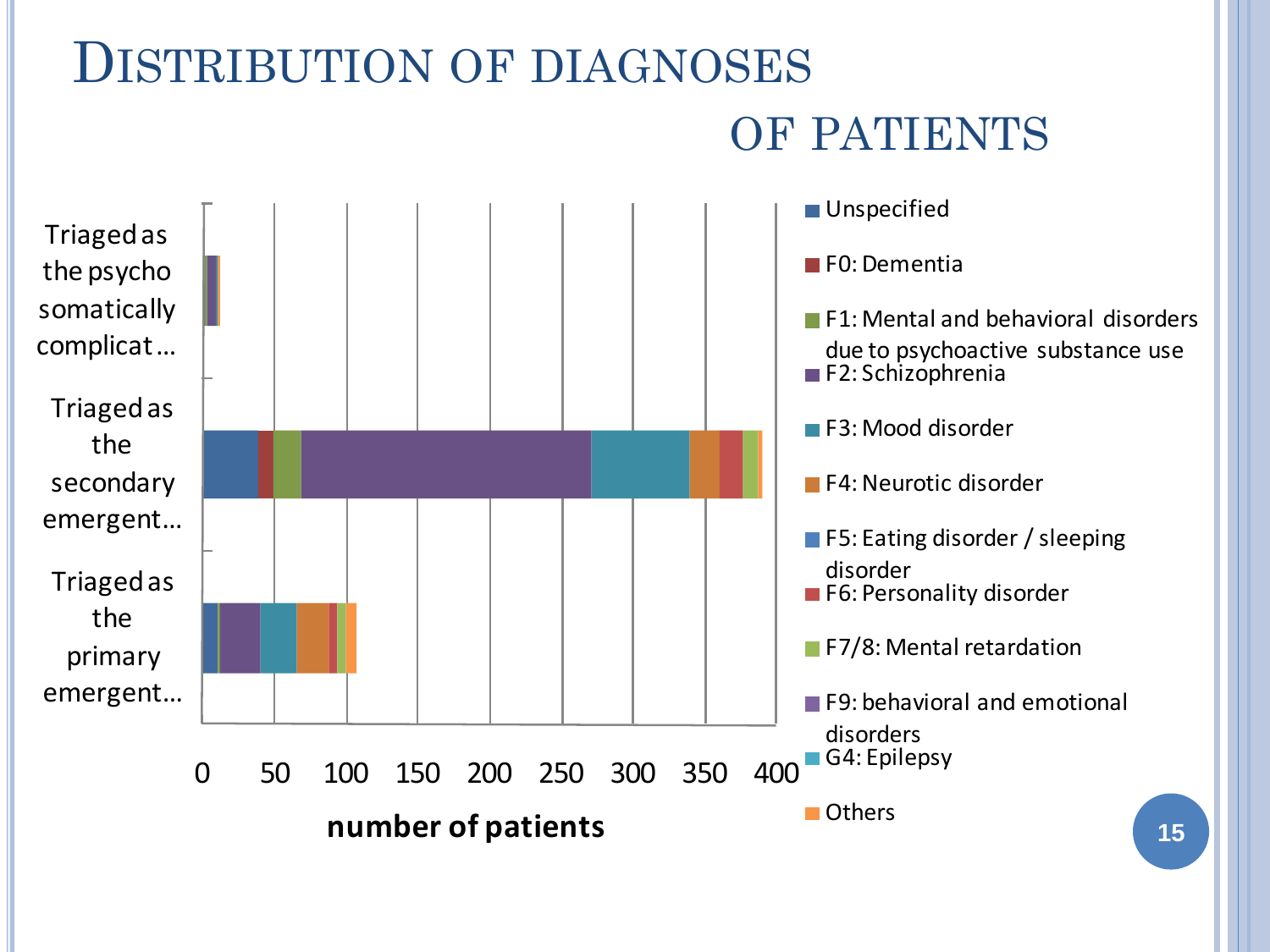#### MEASURE OF TRANSPORTATION



- facilities
- **By car**
- **By taxi**
- Ambulance car of the fire department
- **Patrol car of the police** department
- Ambulance car of the private transportation company
- **Others**
- Unknown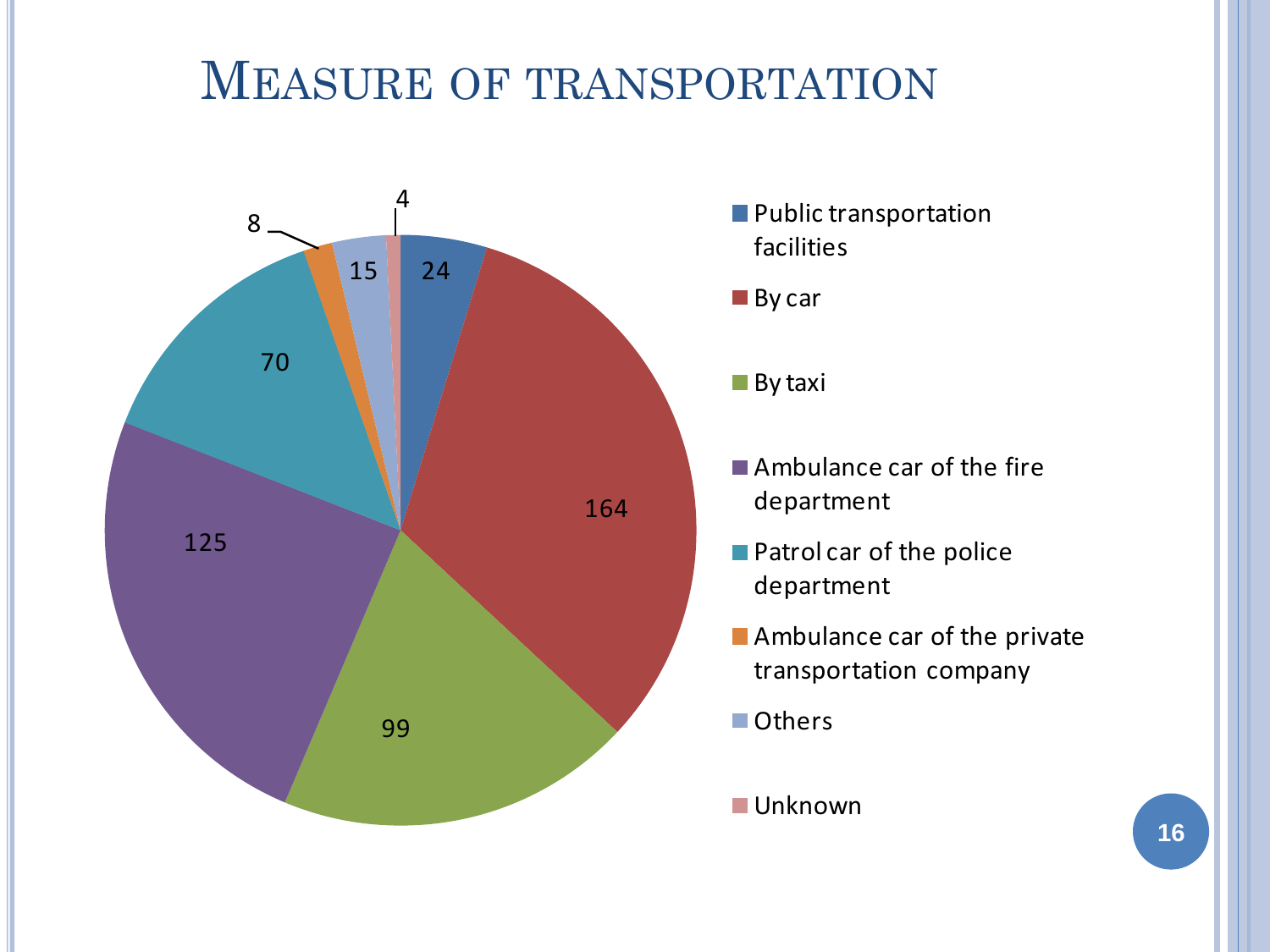#### REASON OF NOT BEING REFERRED TO MEDICAL FACILITIES